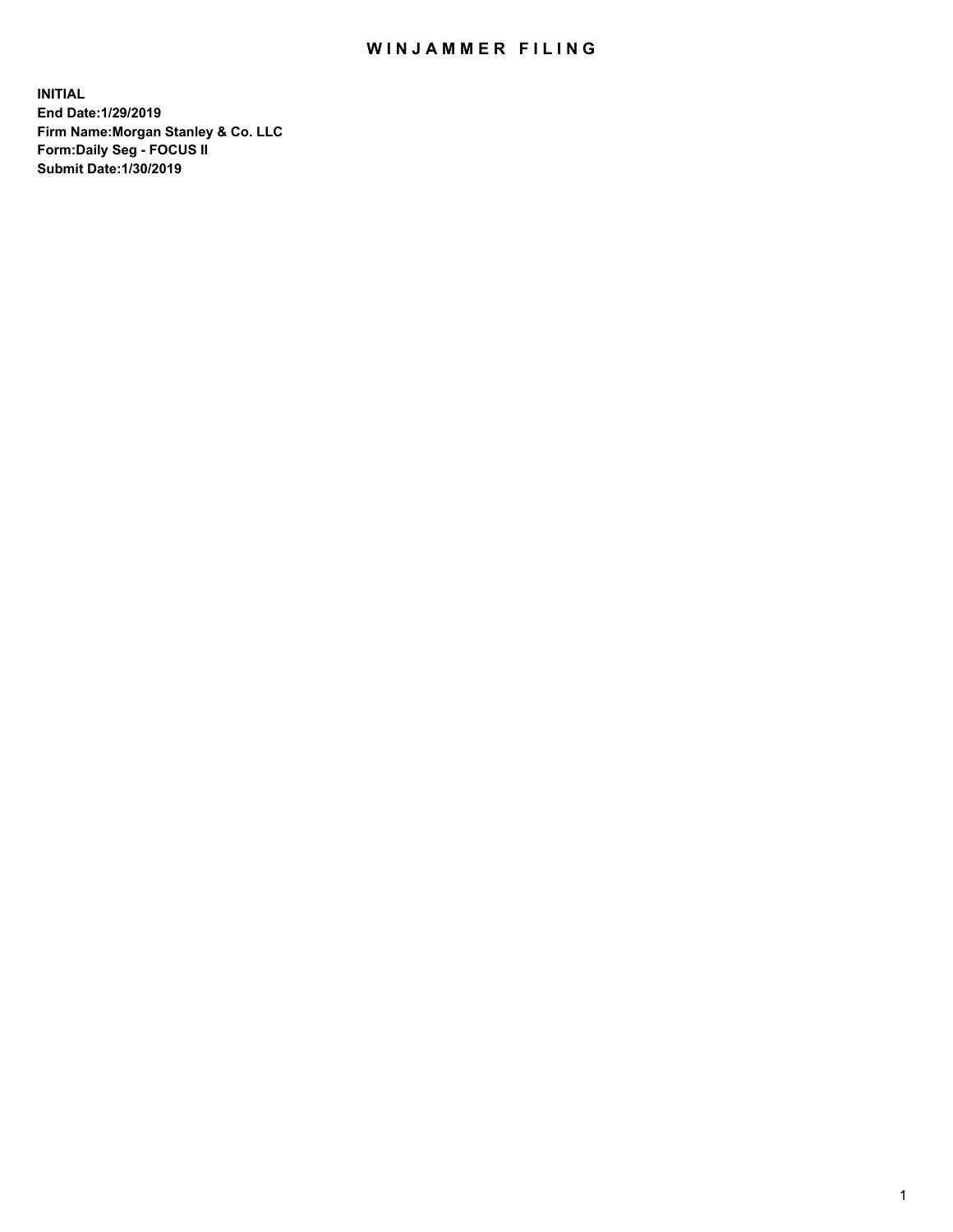**INITIAL End Date:1/29/2019 Firm Name:Morgan Stanley & Co. LLC Form:Daily Seg - FOCUS II Submit Date:1/30/2019 Daily Segregation - Cover Page**

| Name of Company                                                                                                                                                                                                                                                                                                                | Morgan Stanley & Co. LLC                                    |
|--------------------------------------------------------------------------------------------------------------------------------------------------------------------------------------------------------------------------------------------------------------------------------------------------------------------------------|-------------------------------------------------------------|
| <b>Contact Name</b>                                                                                                                                                                                                                                                                                                            | <b>Ikram Shah</b>                                           |
| <b>Contact Phone Number</b>                                                                                                                                                                                                                                                                                                    | 212-276-0963                                                |
| <b>Contact Email Address</b>                                                                                                                                                                                                                                                                                                   | Ikram.shah@morganstanley.com                                |
| FCM's Customer Segregated Funds Residual Interest Target (choose one):<br>a. Minimum dollar amount: ; or<br>b. Minimum percentage of customer segregated funds required:%; or<br>c. Dollar amount range between: and; or<br>d. Percentage range of customer segregated funds required between: % and %.                        | 280,000,000<br><u>0</u><br>0 <sub>0</sub><br>0 <sub>0</sub> |
| FCM's Customer Secured Amount Funds Residual Interest Target (choose one):<br>a. Minimum dollar amount: : or<br>b. Minimum percentage of customer secured funds required:%; or<br>c. Dollar amount range between: and; or<br>d. Percentage range of customer secured funds required between:% and%.                            | 140,000,000<br><u>0</u><br><u>00</u><br>00                  |
| FCM's Cleared Swaps Customer Collateral Residual Interest Target (choose one):<br>a. Minimum dollar amount: ; or<br>b. Minimum percentage of cleared swaps customer collateral required:% ; or<br>c. Dollar amount range between: and; or<br>d. Percentage range of cleared swaps customer collateral required between:% and%. | 92,000,000<br><u>0</u><br><u>00</u><br>0 <sub>0</sub>       |

Attach supporting documents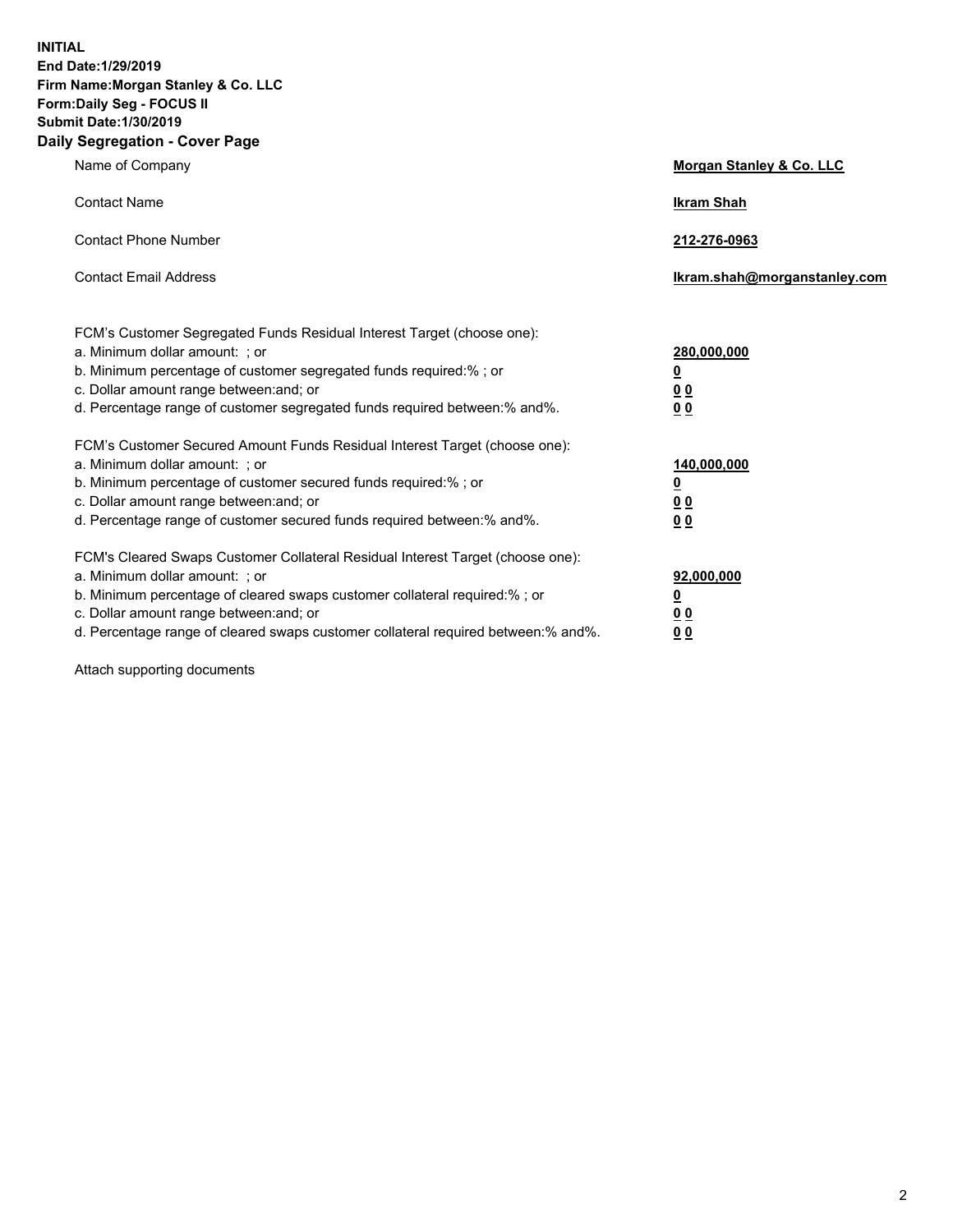## **INITIAL End Date:1/29/2019 Firm Name:Morgan Stanley & Co. LLC Form:Daily Seg - FOCUS II Submit Date:1/30/2019**

## **Daily Segregation - Secured Amounts**

Foreign Futures and Foreign Options Secured Amounts Amount required to be set aside pursuant to law, rule or regulation of a foreign government or a rule of a self-regulatory organization authorized thereunder 1. Net ledger balance - Foreign Futures and Foreign Option Trading - All Customers A. Cash **3,414,693,179** [7315] B. Securities (at market) **2,076,835,462** [7317] 2. Net unrealized profit (loss) in open futures contracts traded on a foreign board of trade **-317,026,541** [7325] 3. Exchange traded options a. Market value of open option contracts purchased on a foreign board of trade **5,365,745** [7335] b. Market value of open contracts granted (sold) on a foreign board of trade **-6,308,736** [7337] 4. Net equity (deficit) (add lines 1. 2. and 3.) **5,173,559,109** [7345] 5. Account liquidating to a deficit and account with a debit balances - gross amount **76,273,081** [7351] Less: amount offset by customer owned securities **-75,781,743** [7352] **491,338** [7354] 6. Amount required to be set aside as the secured amount - Net Liquidating Equity Method (add lines 4 and 5) 7. Greater of amount required to be set aside pursuant to foreign jurisdiction (above) or line 6. FUNDS DEPOSITED IN SEPARATE REGULATION 30.7 ACCOUNTS 1. Cash in banks A. Banks located in the United States **262,390,118** [7500] B. Other banks qualified under Regulation 30.7 **986,999,898** [7520] **1,249,390,016** 2. Securities A. In safekeeping with banks located in the United States **127,706,578** [7540] B. In safekeeping with other banks qualified under Regulation 30.7 **0** [7560] **127,706,578** [7570] 3. Equities with registered futures commission merchants A. Cash **6,416,492** [7580] B. Securities **0** [7590] C. Unrealized gain (loss) on open futures contracts **780,600** [7600] D. Value of long option contracts **0** [7610] E. Value of short option contracts **0** [7615] **7,197,092** [7620] 4. Amounts held by clearing organizations of foreign boards of trade A. Cash **0** [7640] B. Securities **0** [7650] C. Amount due to (from) clearing organization - daily variation **0** [7660] D. Value of long option contracts **0** [7670] E. Value of short option contracts **0** [7675] **0** [7680] 5. Amounts held by members of foreign boards of trade A. Cash **2,351,233,211** [7700] B. Securities **1,949,128,884** [7710] C. Unrealized gain (loss) on open futures contracts **-317,807,141** [7720] D. Value of long option contracts **5,365,745** [7730] E. Value of short option contracts **-6,308,736** [7735] **3,981,611,963** 6. Amounts with other depositories designated by a foreign board of trade **0** [7760] 7. Segregated funds on hand **0** [7765] 8. Total funds in separate section 30.7 accounts **5,365,905,649** [7770] 9. Excess (deficiency) Set Aside for Secured Amount (subtract line 7 Secured Statement Page 1 from Line 8)

- 10. Management Target Amount for Excess funds in separate section 30.7 accounts **140,000,000** [7780]
- 11. Excess (deficiency) funds in separate 30.7 accounts over (under) Management Target **51,855,202** [7785]

**0** [7305]

**5,174,050,447** [7355]

## **5,174,050,447** [7360]

[7530]

[7740] **191,855,202** [7380]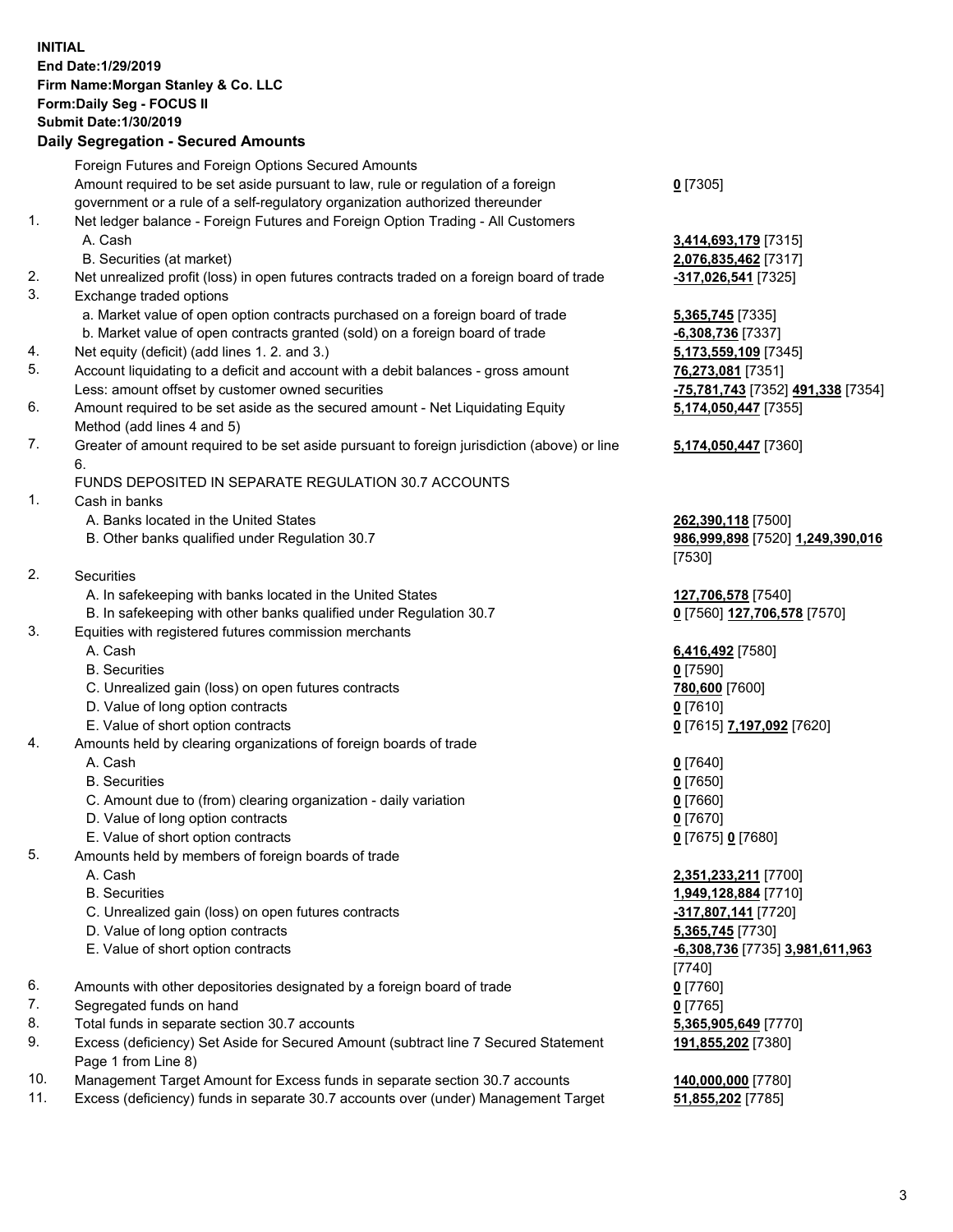**INITIAL End Date:1/29/2019 Firm Name:Morgan Stanley & Co. LLC Form:Daily Seg - FOCUS II Submit Date:1/30/2019 Daily Segregation - Segregation Statement** SEGREGATION REQUIREMENTS(Section 4d(2) of the CEAct) 1. Net ledger balance A. Cash **7,652,451,465** [7010] B. Securities (at market) **6,249,368,324** [7020] 2. Net unrealized profit (loss) in open futures contracts traded on a contract market **3,283,484,971** [7030] 3. Exchange traded options A. Add market value of open option contracts purchased on a contract market **275,128,807** [7032] B. Deduct market value of open option contracts granted (sold) on a contract market **-266,299,567** [7033] 4. Net equity (deficit) (add lines 1, 2 and 3) **17,194,134,000** [7040] 5. Accounts liquidating to a deficit and accounts with debit balances - gross amount **143,781,856** [7045] Less: amount offset by customer securities **-142,983,980** [7047] **797,876** [7050] 6. Amount required to be segregated (add lines 4 and 5) **17,194,931,876** [7060] FUNDS IN SEGREGATED ACCOUNTS 7. Deposited in segregated funds bank accounts A. Cash **4,597,352,638** [7070] B. Securities representing investments of customers' funds (at market) **0** [7080] C. Securities held for particular customers or option customers in lieu of cash (at market) **548,842,968** [7090] 8. Margins on deposit with derivatives clearing organizations of contract markets A. Cash **6,478,863,194** [7100] B. Securities representing investments of customers' funds (at market) **0** [7110] C. Securities held for particular customers or option customers in lieu of cash (at market) **5,700,525,356** [7120] 9. Net settlement from (to) derivatives clearing organizations of contract markets **184,444,105** [7130] 10. Exchange traded options A. Value of open long option contracts **275,128,807** [7132] B. Value of open short option contracts **-266,299,567** [7133] 11. Net equities with other FCMs A. Net liquidating equity **8,139,173** [7140] B. Securities representing investments of customers' funds (at market) **0** [7160] C. Securities held for particular customers or option customers in lieu of cash (at market) **0** [7170] 12. Segregated funds on hand **0** [7150] 13. Total amount in segregation (add lines 7 through 12) **17,526,996,674** [7180] 14. Excess (deficiency) funds in segregation (subtract line 6 from line 13) **332,064,798** [7190] 15. Management Target Amount for Excess funds in segregation **280,000,000** [7194]

16. Excess (deficiency) funds in segregation over (under) Management Target Amount Excess

**52,064,798** [7198]